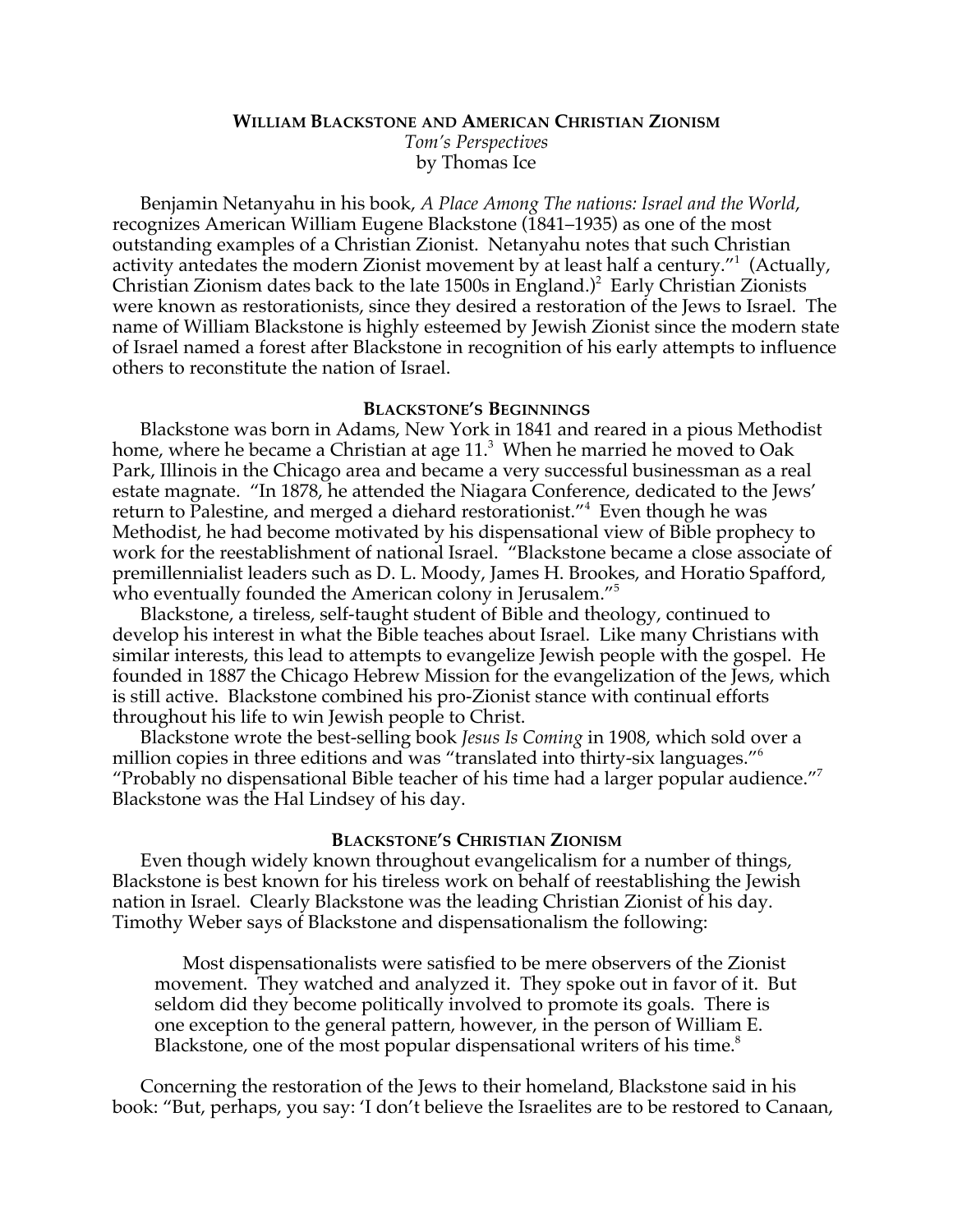and Jerusalem rebuilt.' Dear reader! have you read the declarations of God's word about it? Surely northing is more plainly stated in the Scriptures."<sup>9</sup> He then proceeds to list almost 14 pages of virtually nothing but Scriptural citations supporting his belief. Then he concludes: "We might fill a book with comments upon how Israel shall be restored, but all we have desired to do was to show that it is an incontrovertible fact of prophecy, and that it is intimately connected with our Lord's appearing, and this we trust will have satisfactorily accomplished."<sup>10</sup>

By 1891, Blackstone the activist had obtained the signatures of 413 prominent Americans and sent this document to President Benjamin Harrison advocating the resettlement of persecuted Jews in Russia to a new homeland in what was then called Palestine.<sup>11</sup> Part of the petition read as follows:

Why not give Palestine back to them again? According to God's distribution of nations it is their home—an inalienable possession from which they were expelled by force. Under their cultivation it was a remarkably fruitful land, sustaining millions of Israelites, who industriously tilled its hillsides and valleys. They were agriculturists and producers as well as a nation of great commercial importance—the center of civilization and religion. . . .

We believe this is an appropriate time for all nations, and especially the Christian nations of Europe, to show kindness to Israel. A million of exiles, by their terrible suffering are piteously appealing to our sympathy, justice, and humanity. Let us now restore to them the land of which they were so cruelly despoiled by our Roman ancestors.<sup>12</sup>

"Some '2,000,000' Russian Jews, Blackstone explained, were 'piteously appealing to our sympathy, justice, and humanity,' and desperate for shelter in Palestine.<sup>713</sup> Carl Ehle tells us about the signers as follows:

Among the 413 signers listed by their cities—Chicago, Boston, New York, Philadelphia, Baltimore, and Washington—were the opinion makers of the day: the editors and/or publishers of the leading newspapers and religious periodicals (at least ninety-three newspapers in all), the mayors of Chicago, Boston, New York, Philadelphia, and Baltimore, as well as other officials, leading churchmen and rabbis, outstanding businessmen, and in Washington, Speaker of the House of Representatives, T. B. Reed, Chairman of the House Committee on Foreign Affairs, Robert R. Hitt, and William McKinley, of Ohio, who later became president.<sup>14</sup>

"Though the memorial got plenty of press coverage, President Harrison and Secretary Blaine virtually ignored the document, and the little diplomatic notice it received faded quickly,"<sup>15</sup> notes Webber. Even though it accomplished little politically, Blackstone's petition was said to have had a galvanizing impact upon Americans as a whole. The petition received widespread coverage in newspapers and generated a great amount of discussion and acceptance. It sparked great interest among the Jews as a whole.<sup>16</sup> Blackstone wanted the president to call an international conference of leaders, primarily European, to use their influence to establish the new Jewish state. Blackstone reasoned: "Not . . . since the days of Cyrus, King of Persia, has there been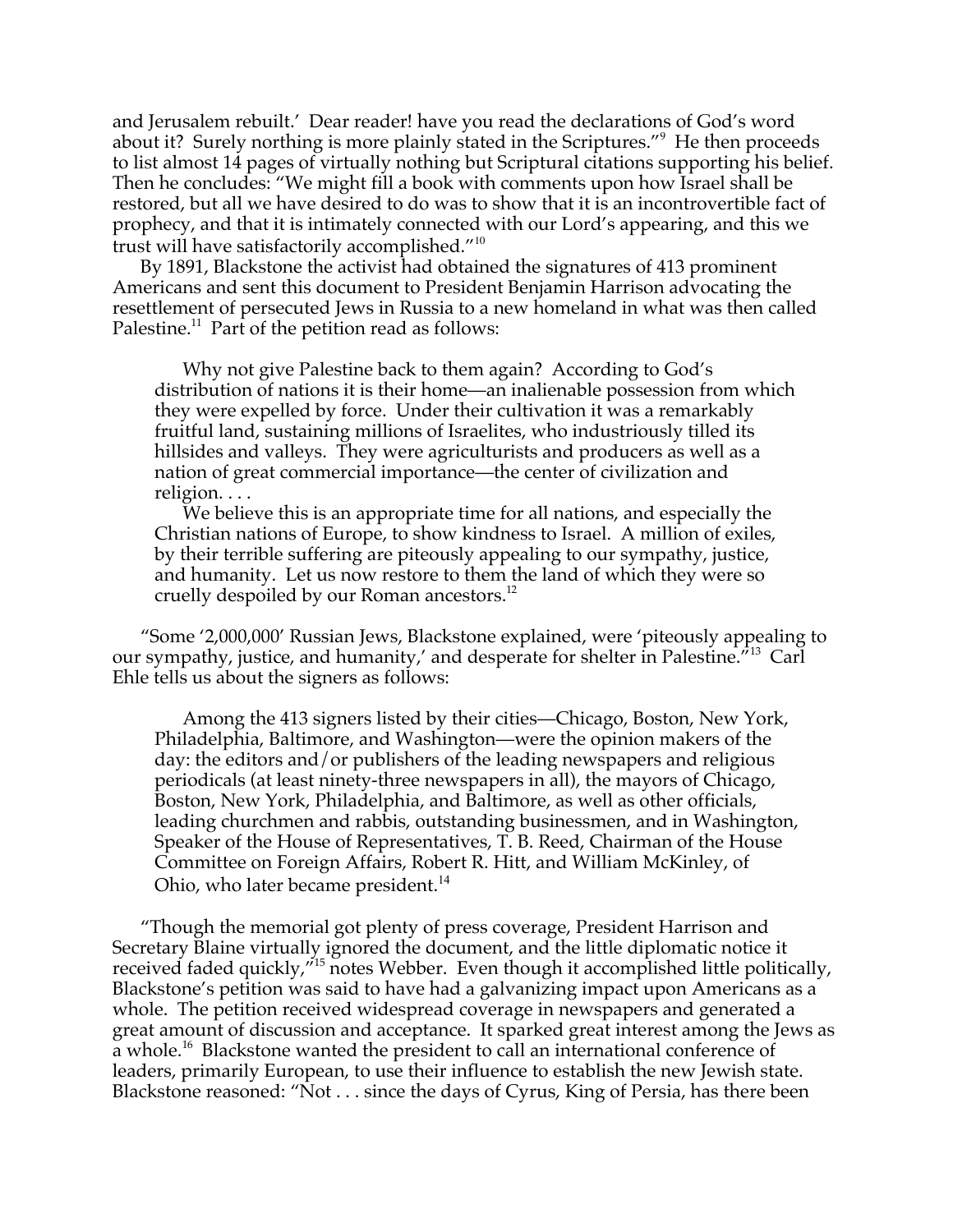offered to any mortal such a privileged opportunity to further the purposes of God concerning His ancient people."<sup>17</sup>

In 1916 Blackstone made a similar appeal to President Woodrow Wilson, a Presbyterian minister's son who became a Christian Zionist, which influenced his acceptance of the Balfour Declaration of  $1917.^{18}$  The later resolution was virtually the same as the previous one. Oren concludes, "As often happened in America's Middle Eastern experience, one man's faith proved to be another's fantasy, while policy was determined by power."<sup>19</sup>

# **JEWISH RELATIONSHIPS**

Even though Blackstone worked tirelessly as a Christian Zionist, he never lost his zeal for evangelization of the Jews. "In 1890, he organized and chaired the first conference between Christians and Jews in Chicago."<sup>20</sup> In our own day these are somewhat common, but in Blackstone's day such a gathering was unheard of. Blackstone used the occasion to promote the restoration of the Jews to Israel and also included some reasons why Jesus was the Messiah. Jewish "Zionists liked and trusted Blackstone"<sup>21</sup> even though he often attempted to evangelize them. Typical of his evangelistic efforts throughout his life are seen at "a 1918 Zionist mass meeting in Los Angles, Blackstone had the chutzpah to give an altar call"<sup>22</sup> in which he invited his Jewish audience of hundreds to come forward and accept Jesus as their Messiah. In spite of such efforts, he was still very much loved in the Jewish community.

Blackstone wanted to leave an evangelistic legacy for the Jewish people so that he could have a part in their salvation after the rapture. He produced and distributed material that would explain to the Jews how to get saved after the rapture. $^{23}$  At one point, Blackstone even had hundreds of Hebrew New Testaments printed up and taken to Petra and stored there so that the Jewish remnant would know how to get saved during the tribulation.

#### **CONCLUSION**

It is not surprising to learn that a "1918 Zionist Conference in Philadelphia acclaimed Blackstone a 'Father of Zionism,' and in 1956, on the seventy-fifth anniversary of Blackstone's memorial to President Harrison, the citizens of the state of Israel dedicated a forest in his honor."<sup>24</sup> Blackstone spent the rest of his life working for his beloved cause until his death in 1935. While he was trilled with the developments of the Balfour Declaration in 1917 and the British Mandate after World War I, he died disappointed that Israel had not yet become a nation. However, his dream did take place thirteen years later. William Blackstone is an inspiration and model for Christians today of one who strongly supports Israel while at the same time attempting to win Jewish people to Christ. Maranatha!

<u>.</u>

<sup>1</sup> Benjamin Netanyahu, *A Place Among The nations: Israel and the World* (New York: Bantam, 1993), p. 16.

<sup>2</sup> For an overview of the entire history of Christian Zionism see Thomas Ice, "Lovers of Zion: A History of Christian Zionism" at the following internet address: www.pre-trib.org/article-view.php?id=295.

<sup>3</sup> Timothy P. Weber, *On The Road to Armageddon: How Evangelical Became Israel's Best Friend* (Grand Rapids: Baker Academic, 2004), p. 102.

<sup>4</sup> Michael B. Oren, *Power, Faith, and Fantasy: America in the Middle East 1776 to the Present* (New York: W. W. Norton & Company, 2007), p. 278.

<sup>5</sup> Weber, *On The Road to Armageddon,* p. 102